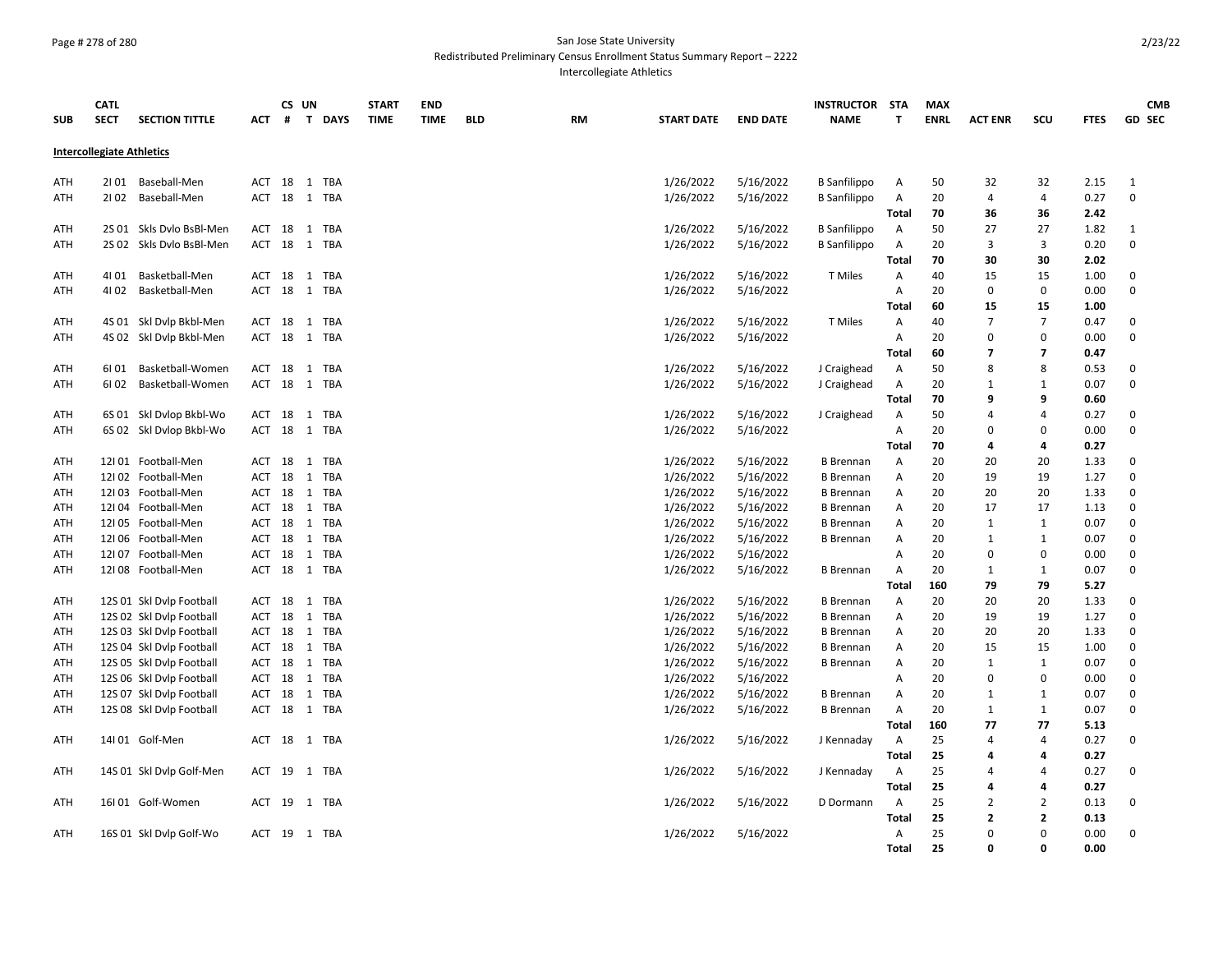## Page # 279 of 280 San Jose State University Redistributed Preliminary Census Enrollment Status Summary Report – 2222 Intercollegiate Athletics

| <b>SUB</b> | <b>CATL</b><br><b>SECT</b> | <b>SECTION TITTLE</b> | ACT | CS UN<br># | T DAYS       | <b>START</b><br><b>TIME</b> | <b>END</b><br><b>TIME</b> | <b>BLD</b> | <b>RM</b> | <b>START DATE</b> | <b>END DATE</b> | <b>INSTRUCTOR STA</b><br><b>NAME</b> | T.                      | <b>MAX</b><br><b>ENRL</b> | <b>ACT ENR</b> | scu          | <b>FTES</b>  | <b>CMB</b><br><b>GD SEC</b> |
|------------|----------------------------|-----------------------|-----|------------|--------------|-----------------------------|---------------------------|------------|-----------|-------------------|-----------------|--------------------------------------|-------------------------|---------------------------|----------------|--------------|--------------|-----------------------------|
| ATH        | 20101 Gymnastics-Women     |                       |     |            | ACT 19 1 TBA |                             |                           |            |           | 1/26/2022         | 5/16/2022       | J Bowers                             | Α                       | 50                        | 13             | 13           | 0.87         | $\mathbf 0$                 |
|            |                            |                       |     |            |              |                             |                           |            |           |                   |                 |                                      | Total                   | 50                        | 13             | 13           | 0.87         |                             |
| <b>ATH</b> | 20S 01 Skls Dvlp Gym-Wo    |                       |     |            | ACT 19 1 TBA |                             |                           |            |           | 1/26/2022         | 5/16/2022       | J Bowers                             | Α                       | 20                        | 8              | 8            | 0.53         | 0                           |
|            |                            |                       |     |            |              |                             |                           |            |           |                   |                 |                                      | Total                   | 20                        | 8              | 8            | 0.53         |                             |
| ATH        | 26I01 Tennis-Women         |                       |     |            | ACT 19 1 TBA |                             |                           |            |           | 1/26/2022         | 5/16/2022       | C Skorupka                           | $\overline{A}$<br>Total | 40<br>40                  | 3<br>3         | 3<br>3       | 0.20<br>0.20 | $\mathbf 0$                 |
| ATH        | 26S 01 Skl Dvlp Ten-Wo     |                       |     |            | ACT 19 1 TBA |                             |                           |            |           | 1/26/2022         | 5/16/2022       | C Skorupka                           | A                       | 40                        | 1              | $\mathbf{1}$ | 0.07         | 0                           |
|            |                            |                       |     |            |              |                             |                           |            |           |                   |                 |                                      | Total                   | 40                        | $\mathbf{1}$   | $\mathbf{1}$ | 0.07         |                             |
| ATH        | 30I01 Soccer-Men           |                       |     |            | ACT 19 1 TBA |                             |                           |            |           | 1/26/2022         | 5/16/2022       | S Tobin                              | Α                       | 50                        | 15             | 15           | 1.00         | 0                           |
|            |                            |                       |     |            |              |                             |                           |            |           |                   |                 |                                      | Total                   | 50                        | 15             | 15           | 1.00         |                             |
| ATH        | 30S 01 Skls Dvlp Soccer    |                       |     |            | ACT 19 1 TBA |                             |                           |            |           | 1/26/2022         | 5/16/2022       | S Tobin                              | Α                       | 50                        | 12             | 12           | 0.80         | $\mathbf 0$                 |
|            |                            |                       |     |            |              |                             |                           |            |           |                   |                 |                                      | Total                   | 50                        | 12             | 12           | 0.80         |                             |
| ATH        | 32I 01 Softball-Women      |                       |     |            | ACT 18 1 TBA |                             |                           |            |           | 1/26/2022         | 5/16/2022       | T Lohmann                            | A                       | 50                        | 19             | 19           | 1.27         | 0                           |
|            |                            |                       |     |            |              |                             |                           |            |           |                   |                 |                                      | Total                   | 50                        | 19             | 19           | 1.27         |                             |
| ATH        | 32S 01 Skl Dvlp Sftbl Wo   |                       |     |            | ACT 18 1 TBA |                             |                           |            |           | 1/26/2022         | 5/16/2022       | T Lohmann                            | A                       | 50                        | 15             | 15           | 1.00         | 0                           |
|            |                            |                       |     |            |              |                             |                           |            |           |                   |                 |                                      | Total                   | 50                        | 15             | 15           | 1.00         |                             |
| ATH        | 34I 01 Swimming-Women      |                       |     |            | ACT 19 1 TBA |                             |                           |            |           | 1/26/2022         | 5/16/2022       | S Hopkins                            | A                       | 50                        | 12             | 12           | 0.80         | 0                           |
|            |                            |                       |     |            |              |                             |                           |            |           |                   |                 |                                      | Total                   | 50                        | 12             | 12           | 0.80         |                             |
| ATH        | 34S 01 Skl Dvlp Swim-Wo    |                       |     |            | ACT 19 1 TBA |                             |                           |            |           | 1/26/2022         | 5/16/2022       | S Hopkins                            | A<br>Total              | 50<br>50                  | 10<br>10       | 10<br>10     | 0.67<br>0.67 | 0                           |
| ATH        | 36I 01 Volleyball-Women    |                       |     |            | ACT 18 1 TBA |                             |                           |            |           | 1/26/2022         | 5/16/2022       | T Kersten                            | A                       | 50                        | 24             | 24           | 1.60         | 0                           |
|            |                            |                       |     |            |              |                             |                           |            |           |                   |                 |                                      | Total                   | 50                        | 24             | 24           | 1.60         |                             |
| ATH        | 36S 01 Skls Dvlp Vlybl-Wo  |                       |     |            | ACT 18 1 TBA |                             |                           |            |           | 1/26/2022         | 5/16/2022       | T Kersten                            | A                       | 20                        | 18             | 18           | 1.20         | $\pmb{0}$                   |
|            |                            |                       |     |            |              |                             |                           |            |           |                   |                 |                                      | Total                   | 20                        | 18             | 18           | 1.20         |                             |
| ATH        | 42101 Cross Country Wmn    |                       |     |            | ACT 18 1 TBA |                             |                           |            |           | 1/26/2022         | 5/16/2022       | C Ryan                               | A                       | 30                        | 19             | 19           | 1.27         | 0                           |
|            |                            |                       |     |            |              |                             |                           |            |           |                   |                 |                                      | Total                   | 30                        | 19             | 19           | 1.27         |                             |
| ATH        | 42S 01 Skls Dvlp Crs Ctry  |                       |     |            | ACT 18 1 TBA |                             |                           |            |           | 1/26/2022         | 5/16/2022       | C Ryan                               | Α                       | 30                        | 18             | 18           | 1.20         | $\pmb{0}$                   |
|            |                            |                       |     |            |              |                             |                           |            |           |                   |                 |                                      | Total                   | 30                        | 18             | 18           | 1.20         |                             |
| ATH        | 44I 01 Soccer Women        |                       |     |            | ACT 18 1 TBA |                             |                           |            |           | 1/26/2022         | 5/16/2022       | L Hanson                             | A                       | 30                        | 17             | 17           | 1.13         | 0                           |
|            |                            |                       |     |            |              |                             |                           |            |           |                   |                 |                                      | Total                   | 30                        | 17             | 17           | 1.13         |                             |
| ATH        | 44S 01 Skls Dvlp Soccer W  |                       |     |            | ACT 18 1 TBA |                             |                           |            |           | 1/26/2022         | 5/16/2022       | L Hanson                             | A<br>Total              | 30<br>30                  | 16<br>16       | 16<br>16     | 1.07<br>1.07 | 0                           |
| ATH        | 46I 01 Water Polo Women    |                       |     |            | ACT 18 1 TBA |                             |                           |            |           | 1/26/2022         | 5/16/2022       | <b>B Harberts</b>                    | A                       | 30                        | 13             | 13           | 0.87         | 0                           |
|            |                            |                       |     |            |              |                             |                           |            |           |                   |                 |                                      | Total                   | 30                        | 13             | 13           | 0.87         |                             |
| ATH        | 46S 01 Skls Dvlp Wtr Plo   |                       |     |            | ACT 18 1 TBA |                             |                           |            |           | 1/26/2022         | 5/16/2022       | <b>B</b> Harberts                    | A                       | 30                        | 8              | 8            | 0.53         | 0                           |
|            |                            |                       |     |            |              |                             |                           |            |           |                   |                 |                                      | Total                   | 30                        | 8              | 8            | 0.53         |                             |
| ATH        | 48I 01 Cross Country Men   |                       |     |            | ACT 18 1 TBA |                             |                           |            |           | 1/26/2022         | 5/16/2022       | C Ryan                               | A                       | 20                        | 26             | 26           | 1.73         | $\mathbf 0$                 |
|            |                            |                       |     |            |              |                             |                           |            |           |                   |                 |                                      | Total                   | 20                        | 26             | 26           | 1.73         |                             |
| ATH        | 48S 01 Skls Dvlp Crs Ctry  |                       |     |            | ACT 18 1 TBA |                             |                           |            |           | 1/26/2022         | 5/16/2022       | C Ryan                               | Α                       | 20                        | 24             | 24           | 1.60         | 0                           |
|            |                            |                       |     |            |              |                             |                           |            |           |                   |                 |                                      | Total                   | 20                        | 24             | 24           | 1.60         |                             |
|            |                            |                       |     |            |              |                             |                           |            |           |                   |                 | Intercollegiate Athletics Total      |                         | 1560                      | 558            | 558          | 37.23        |                             |